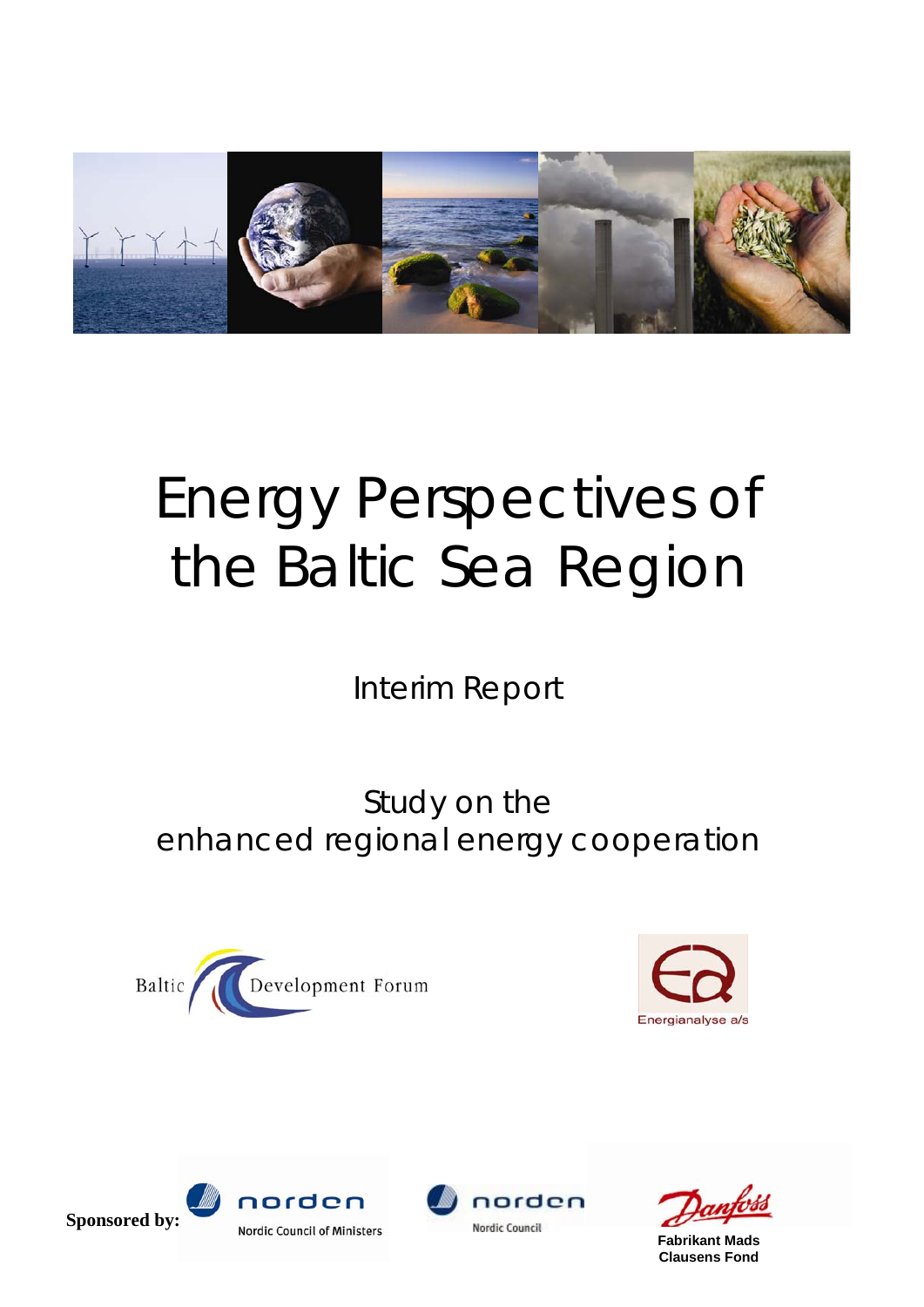## **Study on**

## **Enhanced regional energy cooperation in the Baltic Sea Region**

The energy sector of the Baltic Sea Region will be in special focus in 2009 with the EU Strategy for the Baltic Sea Region and the Baltic Interconnection Plan, both scheduled for June 2009. Also the COP15 in Copenhagen in December 2009 will put spotlight on the region.

In this context The Nordic Council of Ministers is co-sponsoring a study, Enhanced regional energy cooperation in the Baltic Sea Region, carried out by the Baltic Development Forum and Ea Energy Analyses.

Phase I of the project, which was concluded by the end 2008, provided an overview of the present energy situation in the Baltic Sea Region and outlined two scenarios for the energy and transport sectors in the region in 2030. The scenarios aim at achieving two concrete goals for 2030: a reduction of CO2 emissions by 50 per cent compared to the 1990 level and a reduction of oil consumption by 50 per cent compared to the present level (2005).

On 20 October at a Dinner debate hosted by the Baltic Sea Parliamentary Committee valuable feed-back was provided to the scenarios by parliamentarians from the Baltic Sea Region. Further, on 22 October 2008 a presentation was made at the meeting of Joint Platform on Energy and Climate, representing 11 organisations in the region. Finally, the results from the first phase were presented at the Baltic Development Forum Summit 2 December and on 3 December 2008 an input was received from the Group of Senior Energy Officials of BASREC. At the Baltic Sea Region Energy Cooperation (BASREC) Energy Ministers conference where also Commissioner Andris Piebalgs participated, held 17 - 18 February 2009 in Copenhagen Secretary General of the Nordic Council of Ministers, Mr. Halldor Asgrimsson, informed about the ongoing study.

The meetings pointed out the need for a combination of the two scenarios, taking into consideration the policies of the different countries around the region. By including existing measures the scenarios could contribute to showing what additional measure may be needed. Furthermore the importance in showing possible benefits of closer regional cooperation within areas such as wind power planning, interconnectors, demonstration of new technologies and energy markets was underlined. Hence, phase II of the study looks at the region as a whole and sets up a number of more detailed scenarios for the electricity and district heating sector for a number of years, hence it is also possible to examine how EU's 20 -20 -20 targets may be compiled. Phase II is running from January to June this year.

Phase III will explore the opportunities for industries and energy companies in the region to be frontrunners in development of new energy technologies and provide a platform for regional knowledge sharing between public and private stakeholders. A workshop in Kaliningrad is scheduled for May/June 2009 focusing on the role of cities in the promotion of energy savings, district heating and renewable energy technologies.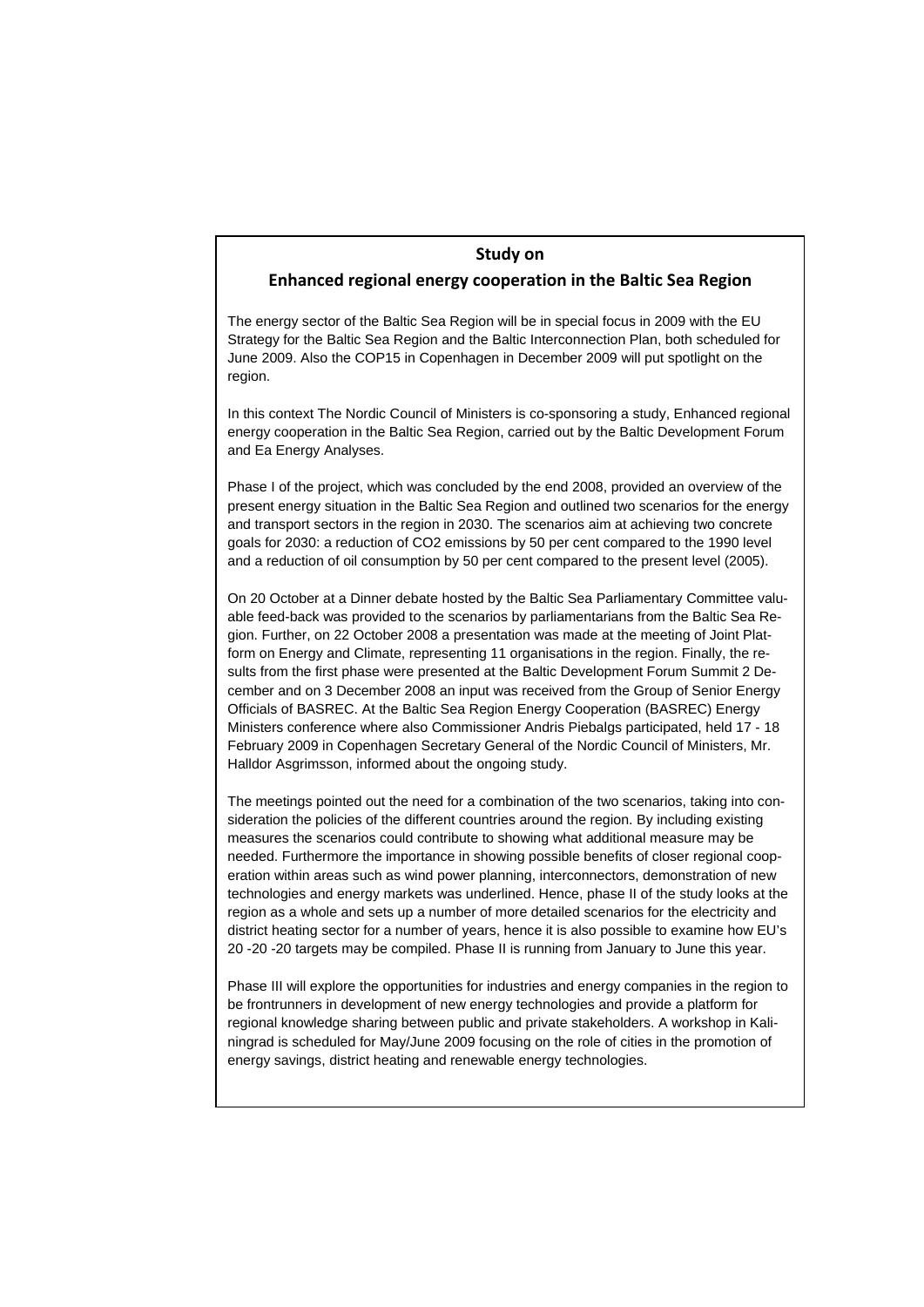Energy Perspectives of the Baltic Sea Region

Status report February 2009

# Energy perspectives of the Baltic Sea Region

*Europe is facing a serious energy challenge: fuel supplies must be secured and greenhouse gas emissions reduced significantly, while maintaining a high level of economic growth.* 

*The Baltic Sea Region has a significant potential for developing regional projects to benefit the region as a showcase for sustainable energy development and becoming frontrunners in innovative solutions through regional cooperation* 

*The Baltic Development Forum and Ea Energy Analyses are conducting a*  study on 'Enhanced regional energy cooperation in the Baltic Sea Region<sup>1</sup>. *This project report gives a brief overview of the energy situation in the Baltic Sea Region and presents two general scenarios for the energy and transport sectors, which are developed to comply with the strategic energy and climate goals. In June 2009 a final report, together with a public modelling tool and data, will be presented.* 

## **Initiatives for cooperation**

Since the early 1990's, several initiatives have been taken to stimulate cooperation between energy stakeholders in the countries surrounding the Baltic Sea. These include among others Baltic 21, Basrec, Baltrel and the Union of the Baltic Cities $^2$ .

The Baltic Sea Region has a significant potential for further developing regional projects, which could benefit both the region and the entire EU as a showcase for comprehensive sustainable energy systems. The region holds key industrial competences for producing energy efficient end-use equipment as well as components of energy production facilities and many cities. Several metropolises in the region also have experience with energy efficient building and sustainable heating systems, including district heating and combined heat and power generation. The region as a showcase

1

 $1$  The study is multi-client study, financed by the Nordic Council of Minister, the Nordic Council, the Baltic Development Forum and Fabrikant Mads Clausens Fond, Danfoss.

 $2$  Baltic 21 is a regional multi-stakeholder process for sustainable development initiated in 1996 by the Prime Ministers from the eleven member states of the (CBSS).

BASREC is the Baltic Sea Region Energy Co-operation. All governments in the region participate in BASREC as well the European Commission.

BALTREL, the Baltic Ring Electricity Co-operation Committee, represents 15 electricity power supply organizations with operations in 11 countries in the Baltic Sea Region.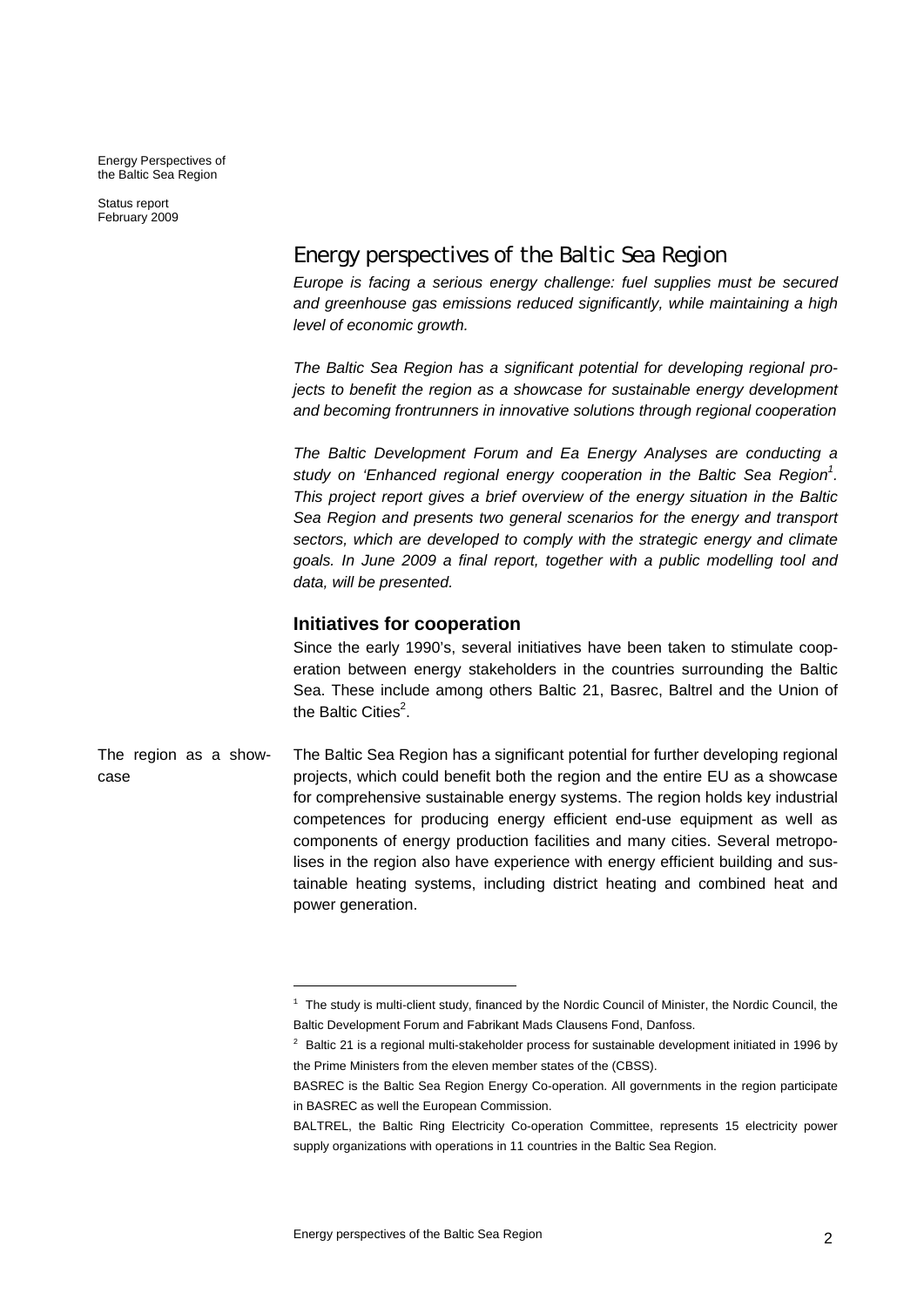The key purpose of the present study is to facilitate closer regional cooperation and identify specific opportunities for projects and cooperation within the energy and climate sector in the Baltic Sea Region. The study further aims to examine the best use of the energy resources in the region, for example biomass. Specifically the study aims at providing input to the current strategy work at the EU level. Input to EU's Baltic strategy

#### **Renewed focus on the region**

The stakeholders in the energy sector in the Baltic Sea Region have for a long time cooperated through organisations such as Baltrel, Baltic Gas, Basrec, Baltic 21 and the Baltic Sea Parliamentary Committee<sup>3</sup>.

Recently the European Union has renewed its focus on the Baltic Sea Region. In December 2007, the European Council invited the Commission to present an EU strategy for the Baltic Sea Region by June 2009. The strategy will be EU strategy for the Baltic Sea Region

> one of the key objectives for the Swedish EU presidency in the second half of 2009. According to the Swedish prime minister, the strategy should be a concrete, action-oriented instrument which helps the EU and the EU members in the Baltic Sea region to set joint priorities, for instance concerning investments in infrastructure. The aim is to speed up joint implementation of EU decisions, and to better harmo-



nize national regulations so as to create a genuinely single and thus bigger regional market.

At the meeting of the European Council 15-16 October 2008, the council called for the establishment of a plan of action to speed up interconnections in the Baltic Sea region to enhance the security of supply for all countries in the region and for "wider security of supply and solidarity in the EU" as expressed by the EU Commission in its recent green paper 'Towards a secure, sustainable and competitive European energy network'. The Baltic Interconnection Plan will be developed by the Commission together with the Member States concerned as part of the Baltic Sea Regional Strategy. According to the Commission "the efficient development of the market as well as the contribution of energy efficiency and renewables to increased security of supply will need to be duly taken into account in developing the Plan". Baltic Interconnection Plan

1

 $3$  Baltic Gas is an association for cooperation between the natural gas transmission companies in the Baltic Sea Area.

Baltic Sea Parliamentary Committee - forum for debate and information exchange between Parliaments and other organizations in the region both on international and interregional levels.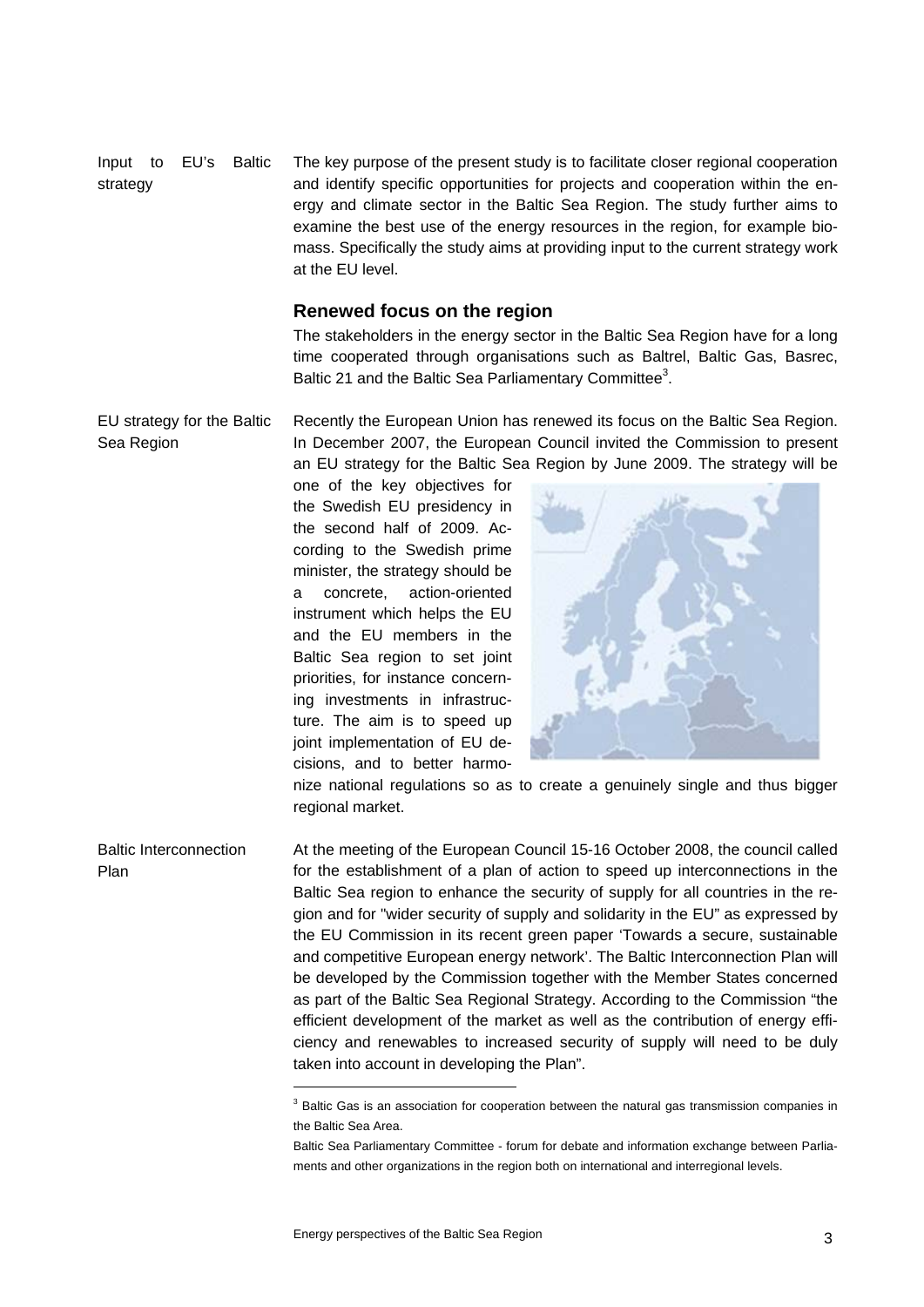The Baltic Interconnection Plan will be developed in the first half of 2009 in order for the implementation of the plan to start in the second half of 2009

The Baltic Interconnection Plan should be seen in relation to the work by the European coordinators that were appointed on the September 2007 by the Commission to monitor and to facilitate the implementation of the most critical identified priority infrastructure projects. Mr. Adamowitsch is responsible for the project concerning "Connection to offshore wind power in Northern Europe (North Sea – Baltic Sea)" and Prof. Mielczarski for the "Poland-Lithuania link including reinforcement of the Polish electricity network and the Poland-Germany profile". Their first annual reports were published by the end of September this year. European coordinators

Mr. Adamowitsch recognises the dual function of an off-shore grid, namely to connect the wind farms to the grid and to facilitate cross-border trading in the region and between regions. Moreover Mr. Adamowitsch calls for increased cooperation across the region stating that a fragmented national approach to off-shore wind will be "very costly to consumers and governments and also lead to an unnecessary burden on the environment". The first action point in Mr. Adamowitsch work-plan for the coming year will be to promote Krieger's Flak<sup>4</sup> in the Baltic Sea – shared by Denmark, Germany and Sweden – as 'best practice case' for the integration of off-shore wind farms for three countries. Best practice at Kriegers Flak

# **Energy consumption**

Energy consumption in the Baltic Sea Region has been fairly stable during the last 15 years. Today, the most important sources of energy are oil, coal and natural gas in the aforementioned order.

Since 1990, the role of coal has declined whereas particularly natural gas and renewables have come to play a greater role. In the new democracies in the region, the reduction in coal consumption has mainly taken place in the industrial sectors. Historic view

1

<sup>4</sup> Kriegers Flak is located in the Baltic Sea and is divided between Germany, Denmark and Sweden. The location has been identified as an optimal, shallow area for wind power production, and offshore wind parks have been planned or discussed in the German, Swedish and Danish part of the marine area.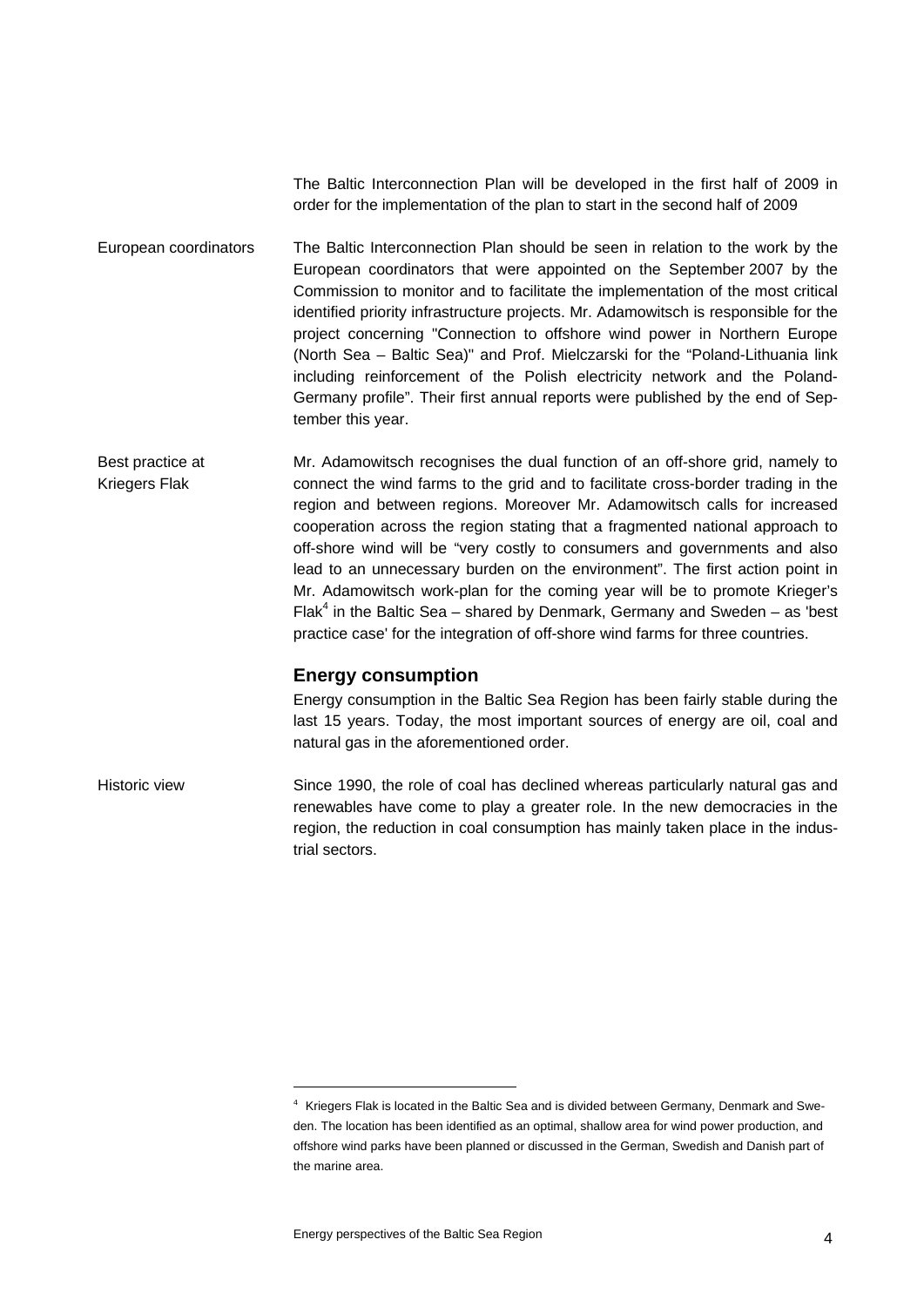

Figure 1: Gross Energy Consumption in the Baltic Sea Region (Denmark, Estonia, Finland, North East Germany, North West Russia, Latvia, Lithuania, Poland, Norway and Sweden). Source: European Commission (DG Tren) and IEA<sup>5</sup>.

Reduced energy intensity

The decrease in energy consumption since 1990 has taken place in spite of significant increase in GDP for the region (almost 40 per cent increase since 1990). This reflects a reduction in the energy intensity of the economy, i.e. the amount of energy used per economy output. As indicated in Figure 2 this development is particularly noticeable in the new democracies, which have succeeded in almost halving the energy intensity since the transition to marketbased economies.

This change is due to decreasing production from energy intensive industries as well as to energy efficiency improvement in all parts of the economy.

 $CO<sub>2</sub>$ -emissions from the energy and transport sectors have decreased by approximately 18 per cent from 840 Mt in 1990 to 690 Mt in 2005. This reflects the shift in energy consumption towards natural gas and renewables – as indicated in Figure 1 – as well as slightly decreasing total energy consumption. Decreasing CO<sub>2</sub>-emissions

<sup>&</sup>lt;sup>5</sup> Data for North East Germany and North West Russia are based on regional shares of national values.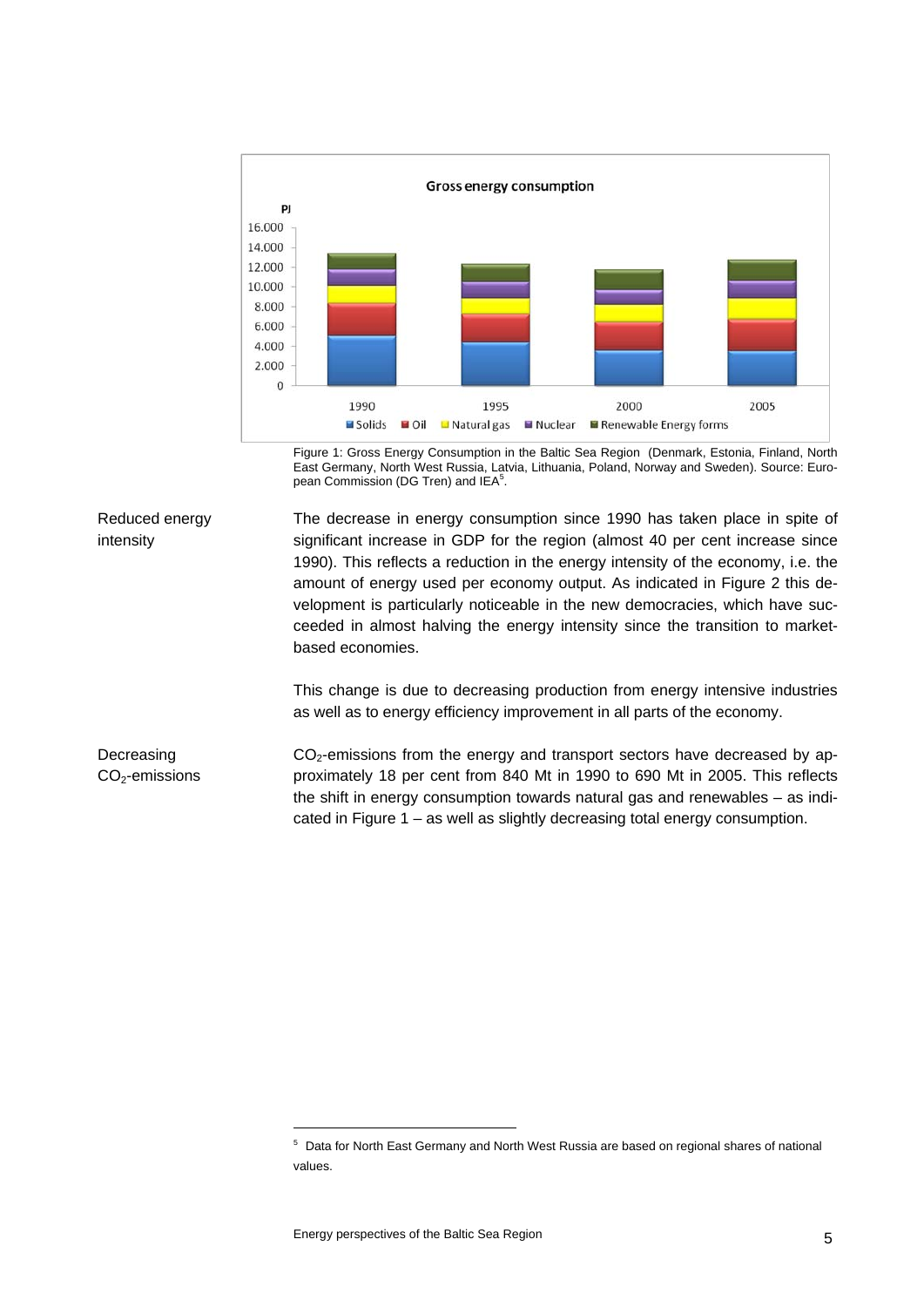

Figure 2: Energy intensity - measured as Final Energy Demand per GDP - in the Baltic Sea Region (Old democracies: Denmark, Norway, Finland, North East Germany and Sweden, New democracies: Estonia Latvia Lithuania, Poland and North West Russia). Source: European Commission (DG Tren), IEA and the World Bank.



Figure 3: CO<sub>2</sub> emissions in the Baltic Sea Region by sector (Denmark, Estonia, Finland, North East Germany, North West Russia, Latvia, Lithuania, Poland, Norway and Sweden). Source: European Commission (DG Tren) and IEA.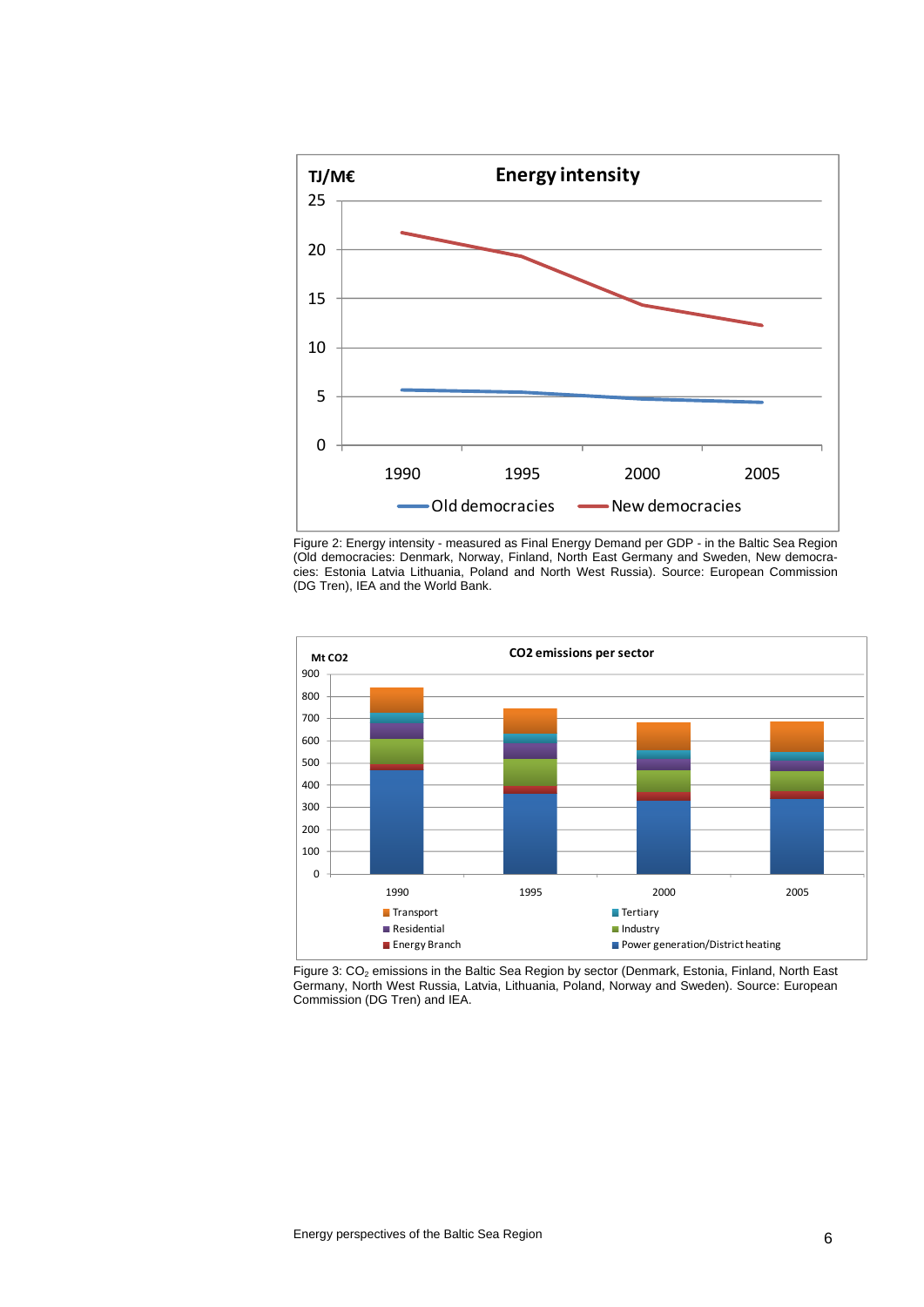#### **Infrastructure and market integration**

Some 45 per cent of the total final energy consumption in the region is supplied through grids (electricity, gas or district heating).

The physical infrastructure is well developed in the Baltic Sea Region. Members of the EU are required to implement the deregulation of the electricity and gas sectors as stated in EU regulation. This includes minimum requirements for accounting and legal separation of transmission and distribution system operators. In the EU's third legislative package on electricity and gas markets put forward in September 2007, the EU Commission proposes to go even further by requiring ownership unbundling of electricity and gas transmission.

The deregulation of the energy sector is likely to bring economic efficiency gains as new entrants are allowed to compete in the markets. On the other hand the government control of generation facilities is reduced causing some concern about security of supply and misuse of market power.

All countries surrounding the Baltic Sea are electrically connected directly or indirectly. Still, power is primarily traded on a country level or within smaller regions, though this may change in the future. **Electricity** 

> The Nordic countries form a common power exchange (Nord Pool) jointly owned by the transmission system operators; in Germany power is exchanged through the European Energy Exchange and in Poland through the Polish Power Exchange. The three Baltic countries still have separate exchanges. Recently, however, negotiations have been launched between Nord Pool and electricity companies in the Baltic Countries to establish a joint spot market in one or more of the Baltic countries. This would allow for a more marketoriented utilisation of the Estlink cable between Finland and Estonia.

Soon the exchanges at Nord Pool and the European Power Exchange will be linked through so-called market coupling to ensure efficient use of existing cross-border interconnections<sup>6</sup>.

In the future, as the electricity grids around the region are further integrated, it is not unlikely that we will see a fully integrated electricity market covering the Baltic Sea Region.

<sup>6</sup> http://www.marketcoupling.eu/market-info-and-press/news/news-archive/date/2009-1, 2009-02- 17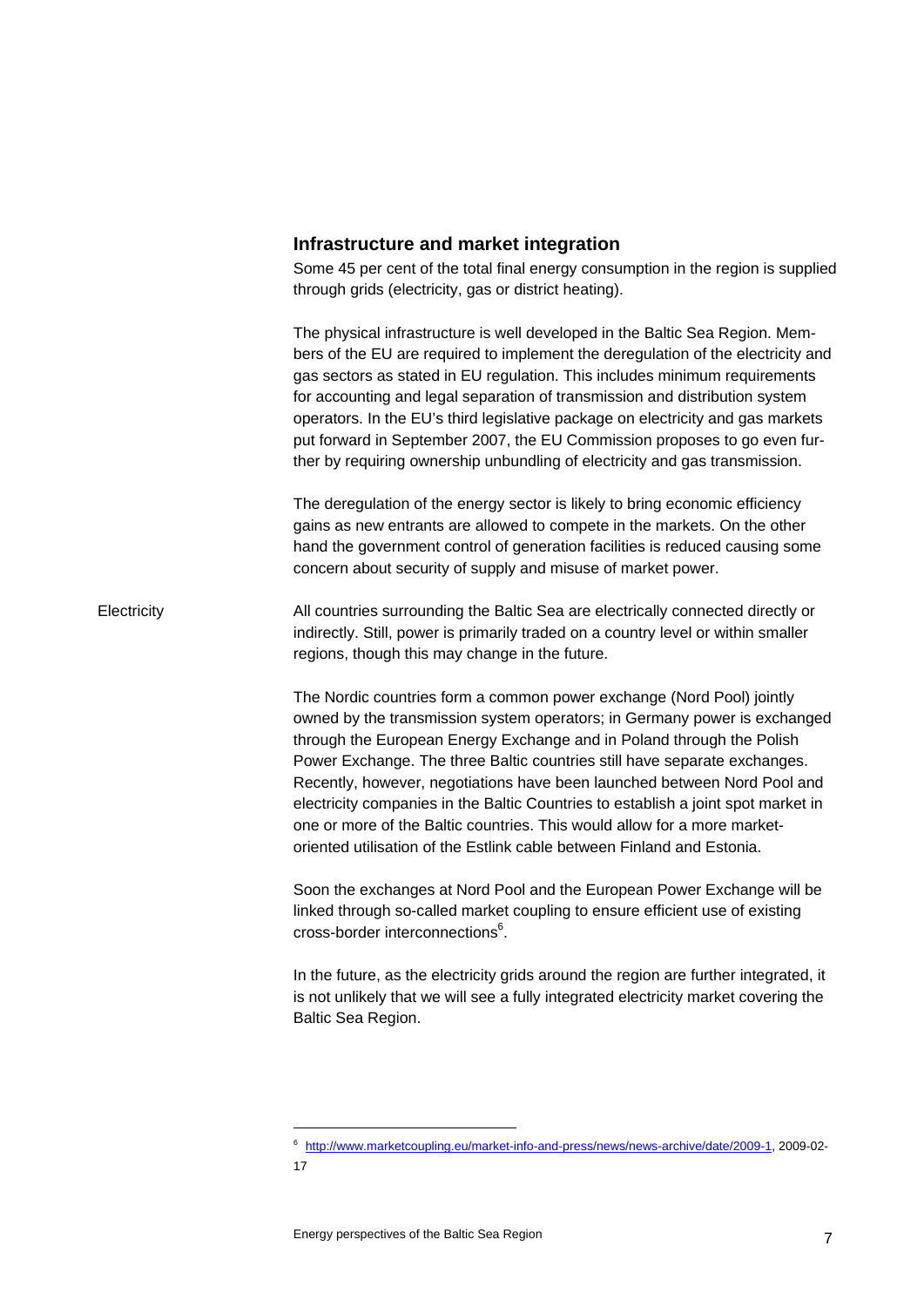

Figure 4: The electricity infrastructure of the Baltic Sea Region. A number of new interconnectors a being discussed, including a cable connecting Sweden and Lithuania, a reinforcement of the grid between Poland and Lithuania and a link between Germany, Sweden and Denmark in connection with the deployment of large-scale off-shore wind farms at Kriegers Flak.

As indicated on the map below, Northern Europe and large parts of the Baltic Sea Region are equipped with an extensive gas transmission infrastructure. Moreover, important extensions of the infrastructure are being planned, focusing mainly on linking the gas reserves in the North Sea and in Russia with the large consumption centres in Central Europe.



Figure 5: Map of the gas infrastructure in Northern Europe. Dotted lines show pipes which are being planned or are under construction. The Nord Stream pipe connecting Russia and Germany is highlighted in blue. Source: Energi & Økonomi, April 2007.

Gas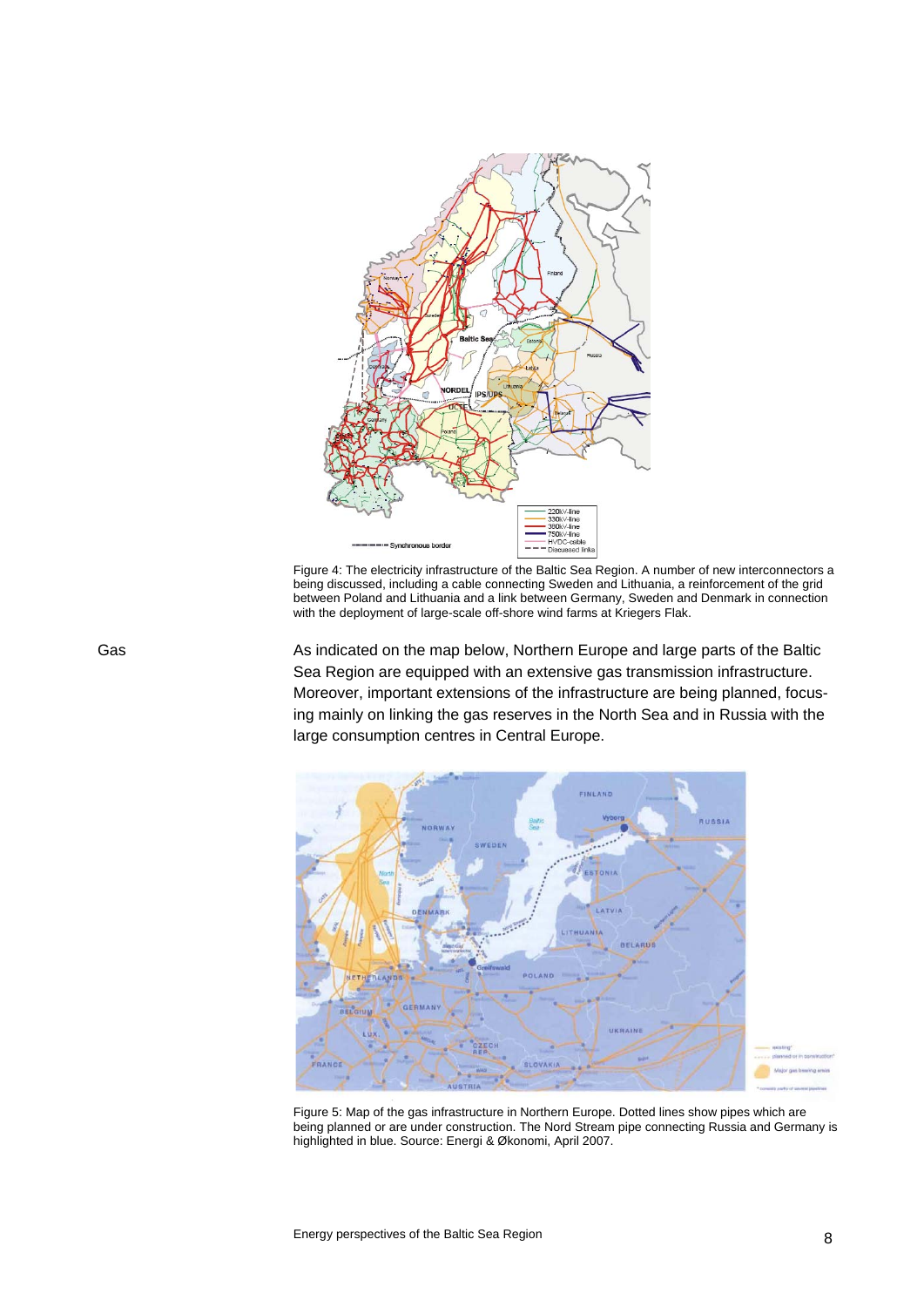Compared to other regions of Europe, the Baltic Sea Region has a well developed district heating system. From an energy resource point of view, this implies huge benefits as combined heat and power generation may increase the fuel efficiency of power plants from 40-50 per cent (electricity only) to approx. 90 per cent (electricity and heat). For example, the district heating systems will allow for a very efficient utilisation of the bioenergy resource in the regions. District heating

> Moreover, district heating systems can provide a valuable storage medium for wind power by using possible surplus electricity for heating purposes in electric boilers and heat pumps. Finally, district heating gives consumers a high level of security of supply as multiple fuels may be used for the production.

#### **Energy resources**

The countries surrounding the Baltic Sea are rich in resources for energy production – both fossil fuels and renewables. Significant gas reserves are available in Norway and Russia; Germany and particularly Poland have substantial coal resources; Norway has large oil reserves.

As for renewable energy, hydropower and biomass cover the largest part of the economic potential. In the Baltic Sea Region bioenergy will be able to cover about 30 per cent of the gross energy demand of the region as opposed to 16 percent for the EU27. Moreover, wind power already plays an important role in Denmark and Germany, and could play a much greater role in the region in the years to come. In the longer term, solar power, wave power and heating and geothermal energy may also provide notable contributions to the overall energy supply.

## **Energy scenarios for the future**

Two essentially different developments have been explored through a so-called Small-tech scenario and a Big-tech scenario in order to shed light on different pathways towards achieving the long term strategic goals of the region Both scenarios aim at achieving two concrete goals for 2030: reducing CO2 emissions by 50 per cent compared to the 1990 level and reducing oil consumption by 50 per cent compared to the present level. Similar terminologies and goals have been applied in a similar scenario study for the EU27 carried out for the European Parliament<sup>7</sup>.

The Small-tech scenario focuses on distributed energy generation, energy savings and efficient utilisation of energy through combined heat and power generation. This scenario assumes a high level of interconnection of the electricity grids in the regions to allow for the integration of a high share of nondispatchable wind power. So-called smart grid technology and improved com- Small-tech scenario

 $7$  More info on the European project can be found on the website of the Danish Board of Technology: http://www.tekno.dk/subpage.php3?article=1442&survey=15&language=uk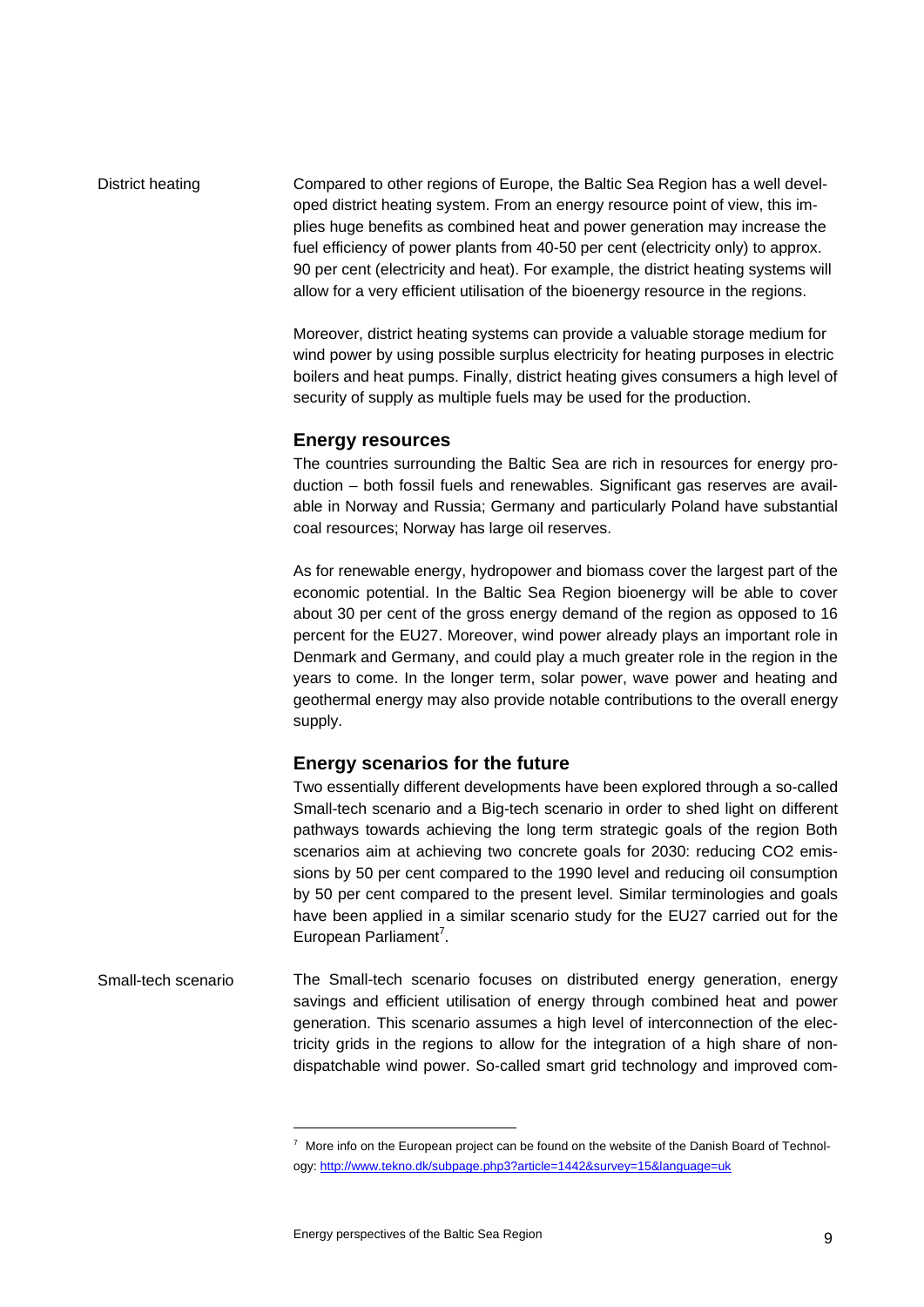munication between the different parts in the energy system are a key to providing an optimal dispatch and efficient utilization of the energy infrastructure.

- The Big-tech scenario explores the opportunities of more centralised solutions. In the Big-tech scenario, almost all new coal and natural gas power plants established from 2020 and onwards will be equipped with carbon capture technologies (CCS) - and the nuclear power capacity will be increased by 35 per cent compared to today. New nuclear generation capacity is presumed to be built in Finland, Lithuania and Poland, as well as no phase-outs in Germany, Sweden and North West Russia. In addition, it is assumed that most new large coal power plants commissioned in the period 2010-2020 are prepared for CCS and retrofitted in the subsequent decade. Big-tech scenario
- In both scenarios the transport sector undergoes fundamental changes in order to comply with the target of 50 per cent oil reduction. In both the Small tech and the Big-tech scenarios it is a critical assumption that the technical potentials for improving the fuel economy of conventional vehicles are partly realised. Moreover, in the Small-tech scenario, electric vehicles and plug-in hybrids displace oil consumption, and information and communication technologies are put in place to decrease the demand for "physical" transportation. In the Big-tech scenario, 2<sup>nd</sup> generation biofuels and natural gas are important means, in addition to the electrification of the transport sector. **Transport**



# **Key decision makers**

Figure 6 - Key decision makers in the two scenarios

However, the requirements for transformation differ significantly in the two scenarios.

In the Big-tech scenario, the existing structure of the energy supply system remains essentially unchanged, and the large suppliers of electricity become the main actors. Hence, the implementation of the Big-tech scenario depends on relatively few decision-makers. Partnerships for the demonstration of the CCS technology provide an obvious opportunity for regional cooperation in the Big-tech scenario.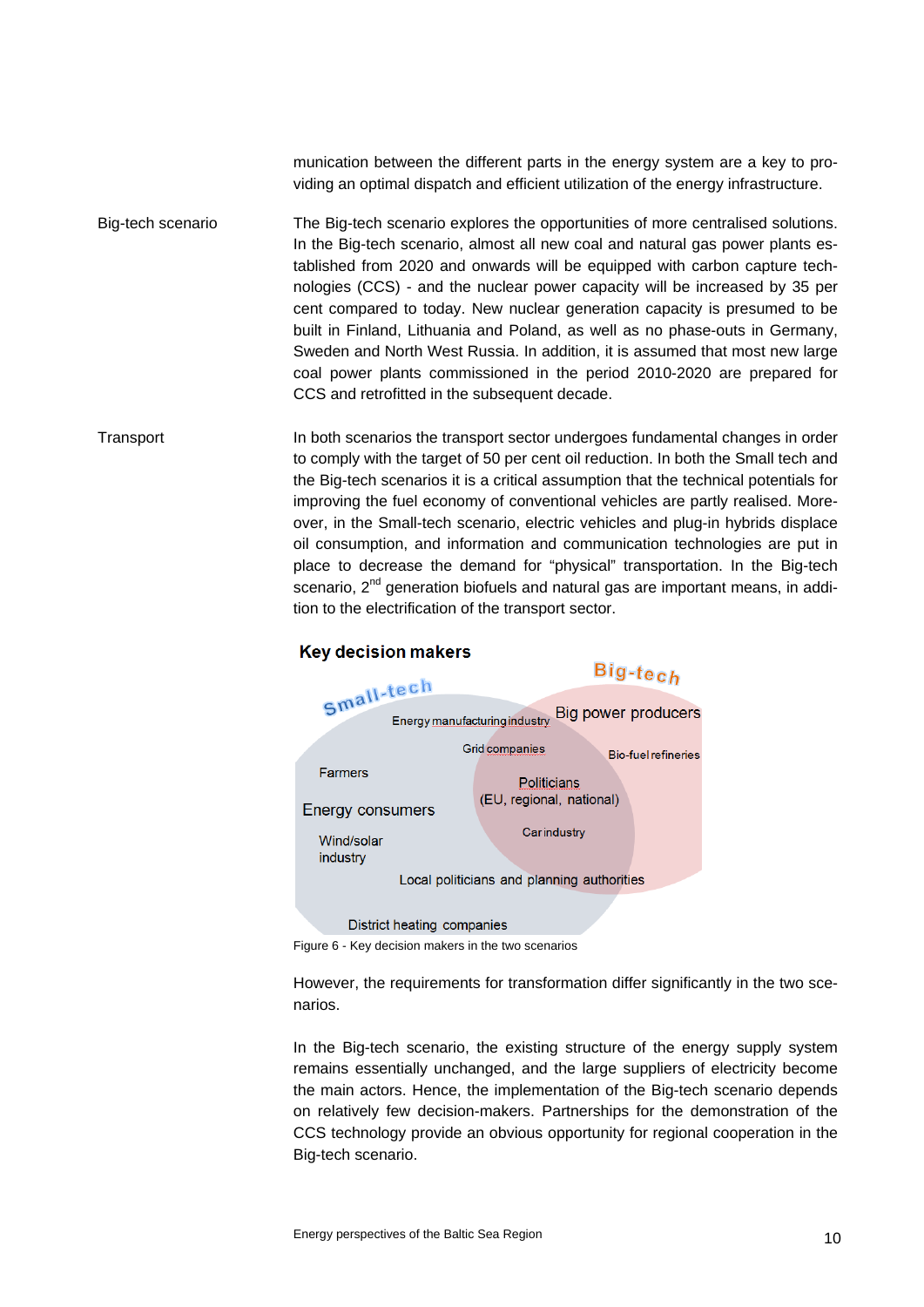In the Small-tech scenario, citizens play an important role as active consumers of energy, changing energy behaviour according to price signals and investing in energy-efficient appliances and buildings; grid owners must develop their systems and the suppliers of energy will have to change sources gradually from large power plants to renewables and to distributed units located closer to the consumers. In the Small-tech scenario the integration of fluctuating energy sources calls for a high level of cooperation on energy markets and new infrastructure projects, particularly concerning off-shore wind. Local authorities and cities are crucial for the facilitation of district heating grids and sustainable transport systems. The need for more efficient supply and demand technologies will provide business opportunities in many industry branches.

To illustrate the consequences of the two scenarios, the key indicators  $-$  the development in gross energy consumption and the emission of CO2 – are compared with historic data as well as with a reference for 2030 resembling the most recent projection from the European Commission<sup>8</sup> [Ref. 5]. Results

> The scenarios show that resources and technologies are available to achieve the targets set out.

> In the Small-tech scenario, it is foreseen that the gross energy consumption is reduced by approx. 20 per cent in 2030 compared to 2005. In the Big-tech scenario, gross energy consumption increases by 13 per cent compared to today. This increase, which is slightly higher than in the 2030 reference projection, is mainly due to increased utilisation of carbon capture and storage technologies which are expected to require a considerable expenditure of energy, particularly for the capture and transportation of CO2. In the Big-tech scenario, compliance with the CO2 reduction target is secured by storing almost 150 Mt of CO<sub>2</sub> underground in 2030.

> To realise the scenarios, investments in the energy sector need to be increased considerably. The preliminary calculations show, that the need for additional investments in the scenarios are offset by fuel cost savings and costs of emitting CO<sub>2</sub>. In the calculations, an oil price of 122 \$/bbl (real term) is applied for 2030 – in accordance with IEA's World Energy Outlook – and a  $CO<sub>2</sub>$ price of 45 €/ton.

> The average annual economic growth rate is assumed to be just above two and a half per cent in the period until 2030 in both reduction scenarios.

<sup>&</sup>lt;sup>8</sup> For North-West Russia the reference has been made based on data from the International Energy Agency.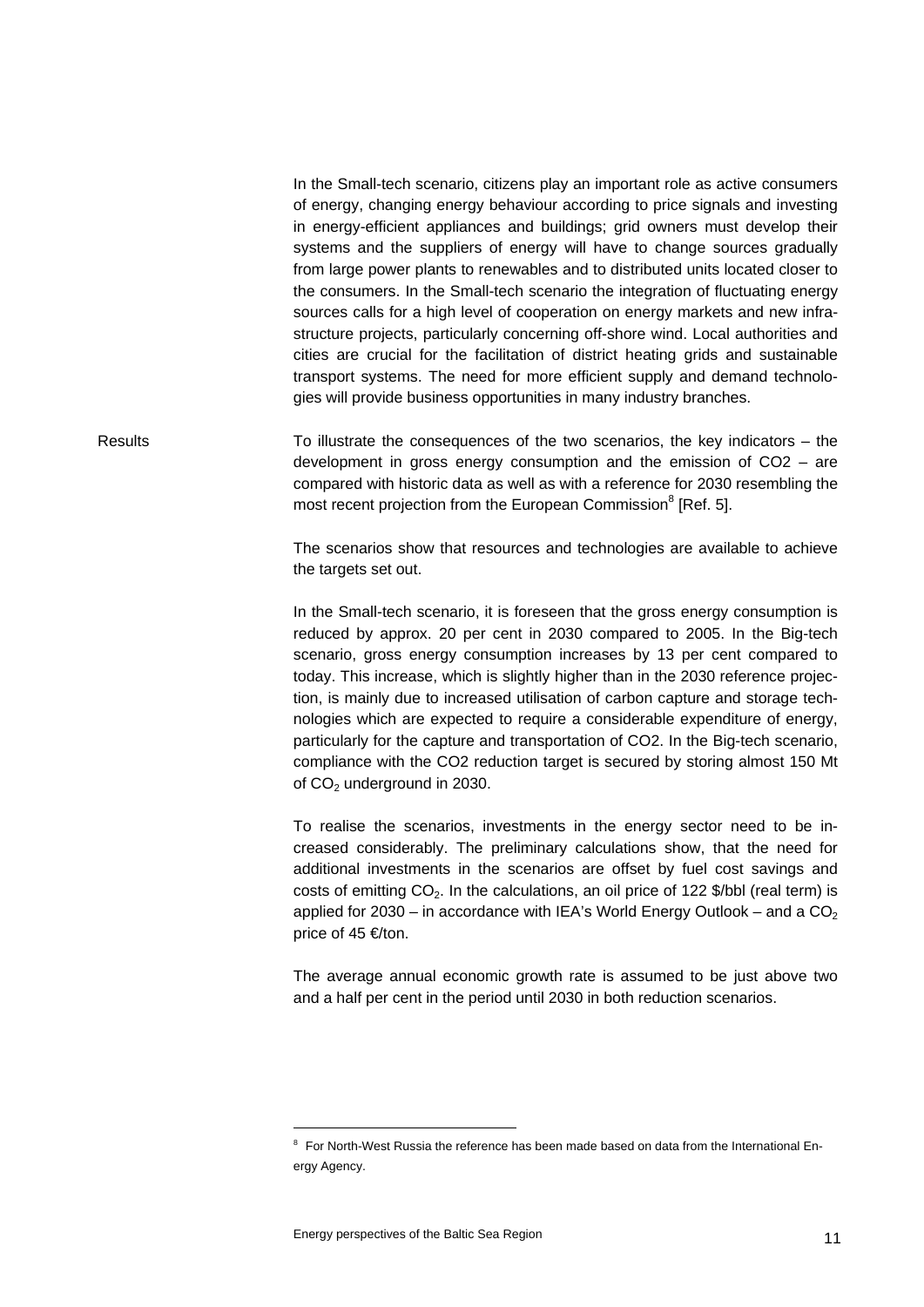**Gross energy consumption** 



Figure 7: Gross energy consumption in 2005 and projections for 2030 (excluding fuels for nonenergy purposes).



Figure 8:  $CO<sub>2</sub>$  emissions from the energy and transport sectors in 1990, 2005 and projections for 2030. "Other energy" includes oil, gas and coal used in households, industry and the trade/service sector.

The actual implementation of the scenarios and associated benefits depend on a number of critical assumptions. Most important in the Small-tech scenario is the assumption that it is possible to realise a substantial share of the huge theoretical potential for energy savings, best practice policies at the local level to facilitate district heating and sustainable transport systems. Critical assumptions

> In the Big-tech scenario, the access to and availability of gas, coal and uranium at reasonable prices is probably the most critical assumption. Moreover, the scenario is dependent on the commercialisation of the CCS technology.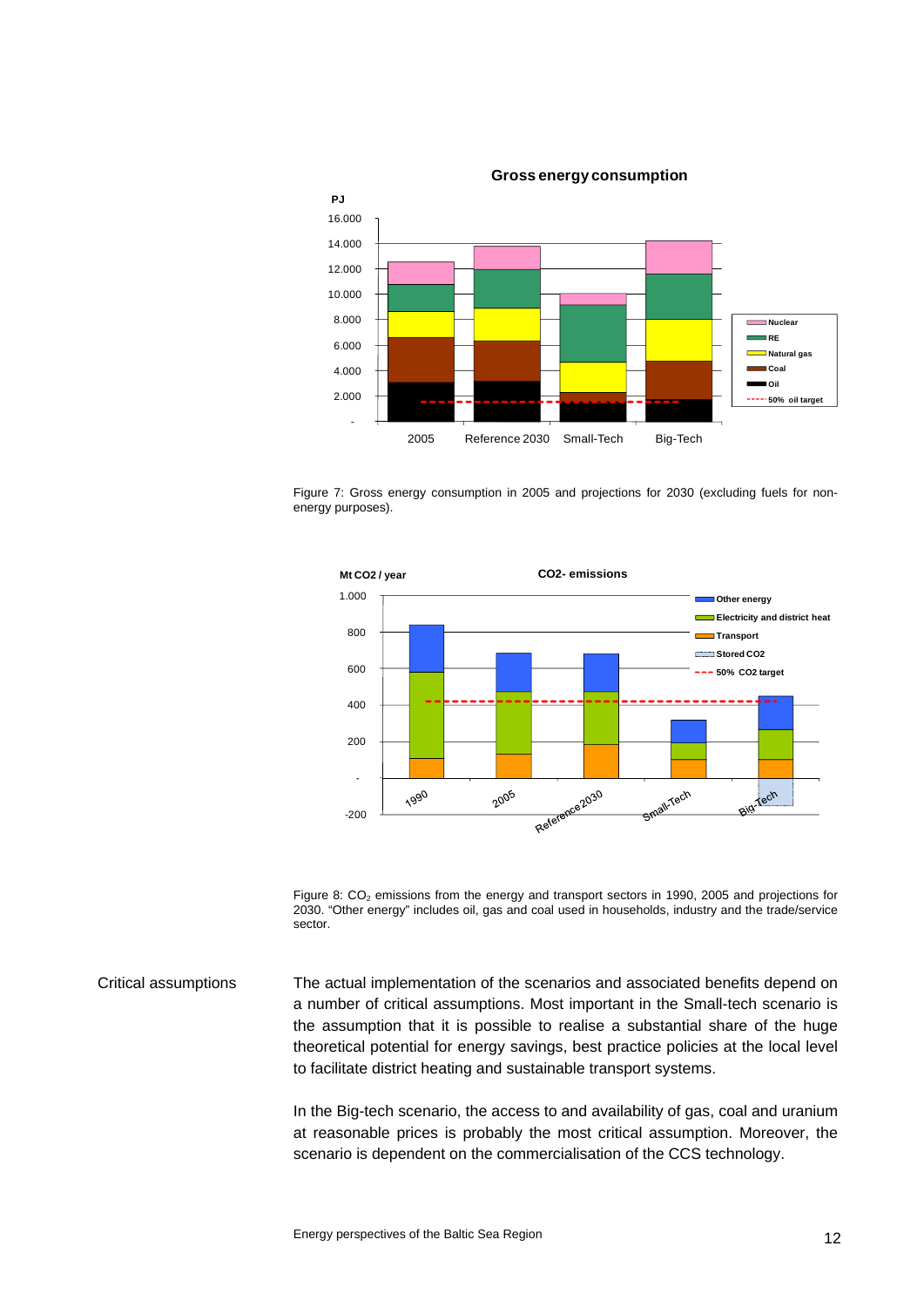# **Detailed analyses of the electricity systems**

The scenarios described above were developed with STREAM, a bottom up based spread-sheet modelling tool looking at the energy flows of the region at an annual basis. In Phase II of the project – running from January 2009 to June 2009 – detailed scenario analyses will be developed for the power and district heating sectors in the region. Besides showing a pathway towards lower CO2 emissions and an improved security of supply, the scenarios will explore the benefits of closer cooperation around the Baltic Sea on energy policies and specific projects and shed light on the value of establishing new interconnectors in the region.

Whereas the interim report only looks at the target year, 2030, the scenarios for the power and district heating sector in the present report describes the development of the energy system over time by looking at a number of years: 2010, 2015, 2020, 2025 and 2030. Hence, it is also possible to examine how the EU's 20-20-20 targets may be complied with in 2020.

In this analysis one baseline scenario is developed to show how the electricity sector in the Baltic Sea region may develop leading up to 2030. The baseline scenario combines measures from the Small- and Big-tech scenarios and in this sense it is not a business as usual projection.

The scope of the analyses in phase II is to:

- examine how the electricity and district heating systems may develop to comply with medium and long-term policy objectives given different developments in the framework conditions, including a situation with more efficient use of energy
- show the value of establishing new electric interconnectors
- explore the consequences of national vs. regional policy objectives for renewable energy
- assess the costs and benefits of a concerted wind power planning and interconnection at a specific project, Kriegers Flak

The first results will be available by March 2009.

Based on the outcome of the analyses – and subsequent discussions of the results with key stakeholders in the region –a synthesis scenario for the region will be developed. The concrete content of the synthesis scenario will depend on result of the analyses. However, it is expected to include an expansion with interconnectors that are of high value to the electricity system, a level of additional energy efficiency measures compared to the baseline situation and a (partly) regional approach to complying with the policy targets of region. Synthesis scenario